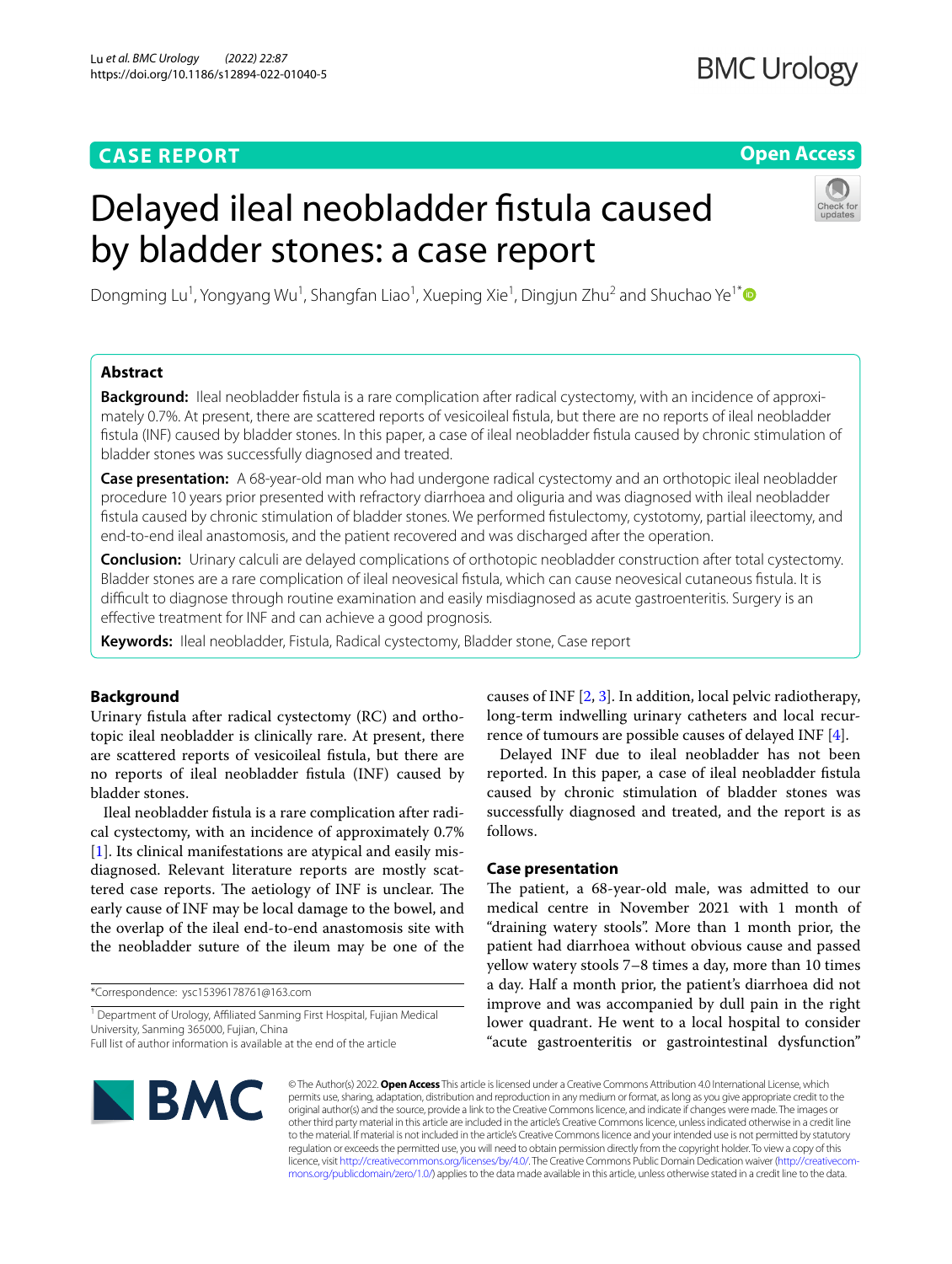and received "oral antibiotics" and other treatments, but the diarrhoea did not improve significantly. The patient developed oliguria 16 h prior and was referred to our hospital.

In 2011, due to high-grade urothelial invasive carcinoma of the bladder, he was treated in our centre and underwent "laparoscopic total cystectomy and "M" type ileal neobladder"; the catheter was removed 1 month after the operation. The voiding pattern was abdominal pressure voiding. During the 5-year follow-up period, the patient showed no local tumour recurrence by pelvic MRI or CT. After 2016, the patient did not visit the doctor for re-examination.

The patient's urine output was low due to severe diarrhoea, so routine urine tests could not be performed. A urine culture was positive for *Escherichia coli*. A faecal culture was negative for both *Escherichia coli* and *Vibrio cholerae.* A pelvic CT showed a large single stone



<span id="page-1-0"></span>large stone (approximately 9.0 cm  $\times$  9.0 cm) in the neobladder

in the bladder, with a small amount of gas in the cavity; it showed thickening of the bladder wall and infammatory changes (Fig. [1](#page-1-0)). No obvious fstula was found in the colon or rectum by electronic colonoscopy. The contrast medium flowed into the ileum through the neovesical ileum via an indwelling 14F catheter for retrograde cystography (Fig. [2\)](#page-1-1).

The patient was diagnosed with a "bladder stone, ileal neobladder fistula, and fistula located in the ileum". The patient underwent "fstulectomy, cystotomy, partial ileectomy, and end-to-end ileal anastomosis". The abdominal longitudinal incision was opened, and the ileum and ileal neobladder were clearly adhered to the abdominal wall. A calculus was seen, its size was approximately  $9.0 \times 9.0$  cm, and the surface was smooth; the bladder calculi were completely removed, and the fstula at the bottom of the neobladder was found to be connected with the end of the ileum. The oral segment was surgically severed and excised, and the severed end was subjected to ileal endto-end anastomosis. The operation was successful, and the patient had no symptoms of diarrhoea after 3 months of follow-up. Colour Doppler ultrasound showed that the shape of the neobladder was intact, and no rupture was found 3 months after the operation.

# **Discussion and conclusions**

Radical cystectomy (RC) and urinary diversion (UD) are the main treatment methods for muscle invasive bladder cancer. The surgical steps are complicated and usually take a long time. Postoperative complications such as small bowel obstruction or leakage, urinary leakage or fstula occur at a rate of approximately 3% [\[5](#page-2-4)]. To reduce the occurrence of postoperative intestinal complications, Fig. 1 Nonenhanced pelvic CT scan. Notes: The red arrow shows a<br>large stone (approximately 9.0 cm x 9.0 cm) in the neobladder **and arrival continues to be a feasible option in** 



<span id="page-1-1"></span>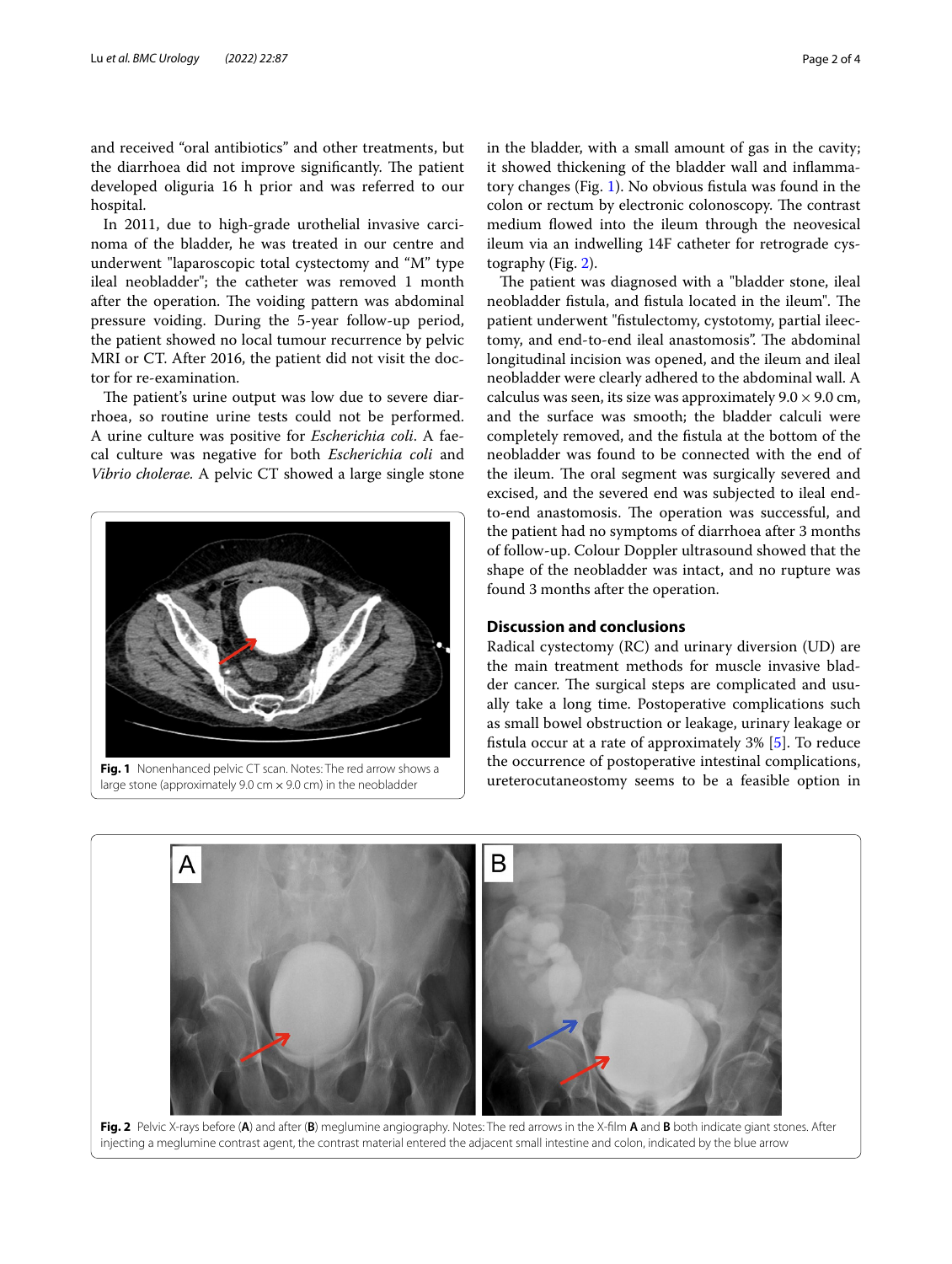frail elderly patients [[6\]](#page-2-5). Compared to open techniques, robot-assisted UDs are able to improve intraoperative blood loss and postoperative recovery [[7\]](#page-2-6), and in more than 60 surgical cases, reduced the high level of postoperative complications [[8\]](#page-2-7). Urinary calculi are delayed complications of orthotopic neobladder construction after total cystectomy. Bladder stones are a rare complication of ileal neovesical fstula, which can cause neovesical cutaneous fstula [\[4](#page-2-3)].

INF mainly manifests as recurrent urinary infections, dysuria, watery stools, abdominalgia and other symptoms [[9,](#page-3-0) [10](#page-3-1)]. It is difficult to diagnose through routine examination and is easily misdiagnosed as acute gastroenteritis. This patient suffered from chronic diarrhoea, which was misdiagnosed as "acute gastroenteritis or gastrointestinal dysfunction" in the early stage, and the symptoms were not relieved after treatment with empirical antibiotics and intestinal fora regulation. Finally, the diagnosis was made only after neocystography showed "vesical ileostomy". Diarrhoea caused by INF is considered to be related to the fact that urine enters the intestine through the fstula and stimulates the intestinal mucosa. Part of the cause of INF is necrosis of the intestinal mucosa after radiotherapy. In this case, the bladder stone may compress the neobladder mucosa, resulting in ischaemic necrosis of the local tissue, followed by a fstula.

The ileal neobladder is adjacent to the colon and rec- $tum[11]$  $tum[11]$  $tum[11]$ , so these patients are also easily misdiagnosed as having vesicocolic fistula. The diagnosis of INF mainly depends on gastroenterography, neocystography and colonoscopy  $[12]$  $[12]$ . Because the fistula is located in the ileum, colonoscopy has difficulty finding the fistula. Gastroenterography and neocystography are helpful to determine the location of the fstula. In this case, the fstula position was fnally found by neocystography.

Surgery is an effective treatment for INF. The treatment process of INF is easy for colovesical fstula, which can be performed by one-stage ileal end-to-end anastomosis without temporary enterostomy  $[13]$  $[13]$ . The key to the operation is to excise the fstula and double-layer suture the neobladder and ileum. In addition to the above surgical plan, this patient required a neobladder incision and lithotomy. During the 3-month follow-up after surgery, the patient no longer had any gastrointestinal symptoms, such as diarrhoea.

INF is a rare complication after RC. For patients with a history of RC operation, INF needs to be considered for symptoms such as recurrent urinary infections and diarrhoea. Surgery is the main treatment for INF and can achieve a good prognosis.

#### **Abbreviations** RC: Radical cystectomy; INF: Ileal neobladder fstula.

### **Acknowledgements**

The authors sincerely thank the patient for his contribution to the publication of this case report.

#### **Author contributions**

DL and SY led the clinical management of the patient, performed the literature review, and wrote and edited the manuscript. YW, SL, XX and DZ assisted in the literature investigation and meticulously revised the manuscript. All authors read and approved the fnal manuscript.

# **Funding**

This work was supported by funding from the Natural Science Foundation of Fujian Province Fund [2019J01588], the Sanming Science and Technology Plan Project Fund [2017-S-3] and Fujian Medical University Sailing Fund [2019QH1258].

#### **Availability of data and materials**

Data sharing was not applicable to this article, as no datasets were generated or analysed during the current study.

## **Declarations**

## **Ethics approval and consent to participate**

Written informed consent was obtained from the patient.

#### **Consent for publication**

Written informed consent was obtained from the patient for publication of this case report and any accompanying images. A copy of the written consent is available for review by the Editor-in-Chief of this journal.

#### **Competing interests**

The authors declare that they have no competing interests.

#### **Author details**

<sup>1</sup> Department of Urology, Affiliated Sanming First Hospital, Fujian Medical University, Sanming 365000, Fujian, China. <sup>2</sup> Department of Urology, Sun Yat-Sen Memorial Hospital, Sun Yat-sen, Guangzhou 510655, Guangdong, China.

Received: 30 March 2022 Accepted: 1 June 2022<br>Published online: 17 June 2022

## **References**

- <span id="page-2-0"></span>1. Epplen R, Pfister D, Heidenreich A. Intestinal neobladder fistula after radical cystectomy and orthotopic ileal neobladder. Der Urologe Ausg A. 2011;50(11):1431–4.
- <span id="page-2-1"></span>2. Kaufman MR. Neobladder-vaginal fstula**:** surgical management techniques. Curr Urol Rep. 2019;20(11):67.
- <span id="page-2-2"></span>3. Yokota N, Ito F, Ishikawa T, et al. Neobladder-rectal fstula as early postoperative complication of radical cystectomy and orthotopic neobaldder construction. Nihon Hinyokika Gakkai zasshi Japanese J Urol. 2013;104(4):616–9.
- <span id="page-2-3"></span>4. Tafuri A, Porcaro AB, Ashraf AN, et al. Multiple stones in neobladder: case report and literature review. Urologia. 2019;86(4):216–9.
- <span id="page-2-4"></span>5. Cicione A, De Nunzio C, Lombardo R, et al. Complications and quality of life of ileal conduit, orthotopic neobladder and ureterocutaneostomy: systematic review of reports using the Clavien-Dindo Classifcation. Minerva urologica e nefrologica Italian J Urol Nephrol. 2020;72(4):408–19.
- <span id="page-2-5"></span>6. De Nunzio C, Cicione A, Izquierdo L, et al. Multicenter analysis of postoperative complications in octogenarians after radical cystectomy and ureterocutaneostomy: the role of the frailty index. Clin Genitourin Cancer. 2019;17(5):402–7.
- <span id="page-2-6"></span>7. Cicione A, Lombardo R, D'Annunzio S, et al. Success factors for abdominal wall diversions, including ureterocutaneostomy. Curr Opin Urol. 2021;31(6):544–9.
- <span id="page-2-7"></span>8. Lombardo R, Mastroianni R, Tuderti G, et al. Benchmarking PASADENA consensus along the learning curve of robotic radical cystectomy